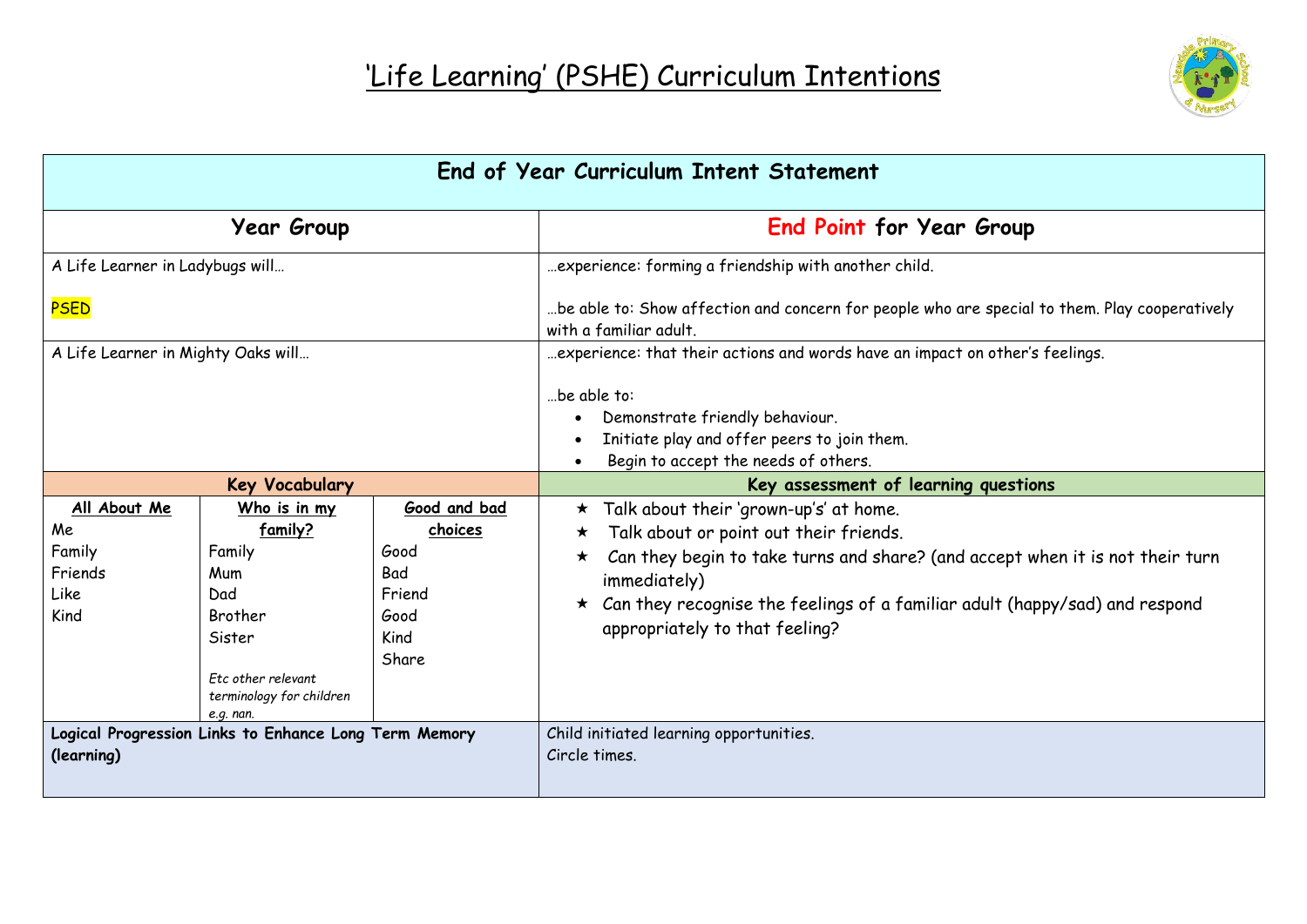

| A Life Learner in Reception will<br><b>PSED</b>                     |                                                                                      |                                                                                         | experience:<br>an awareness of their own feelings and the feelings of others.<br>Self-worth, self-value and self-belief.<br>Problem-solving.<br>be able to:<br>Form positive relationships with peers and familiar adults.<br>$\bullet$<br>Share and take turns successfully.<br>Initiate play with others.<br>٠<br>Value praise.<br>$\bullet$<br>Adopt their behaviour to new situations.<br>Show sensitivity to others.<br>Know right from wrong.<br>$\bullet$<br>Have resilience and perseverance, working towards simple goals.<br>$\bullet$ |
|---------------------------------------------------------------------|--------------------------------------------------------------------------------------|-----------------------------------------------------------------------------------------|--------------------------------------------------------------------------------------------------------------------------------------------------------------------------------------------------------------------------------------------------------------------------------------------------------------------------------------------------------------------------------------------------------------------------------------------------------------------------------------------------------------------------------------------------|
| <b>Key Vocabulary</b>                                               |                                                                                      |                                                                                         | Key assessment of learning questions                                                                                                                                                                                                                                                                                                                                                                                                                                                                                                             |
| <b>Aiming High</b><br>Learning<br>Goal<br>Good<br>Job<br>Future     | Be Yourself<br>Me<br>Good<br><b>Interests</b><br>Feelings<br>Happy<br>Sad<br>Changes | Team<br>Team<br>Together<br>Listen<br>Kind<br>Choices<br>Good<br>Bad<br>Friend<br>Share | Draw someone that is sad/happy and explain what makes them feel that way.<br>★<br>Who are your friends and why? How do they make you feel?<br>★<br>Describe what you are good at.<br>★<br>Given a scenario, describe how they might solve it (e.g a classmate is alone and<br>$\star$<br>upset on the playground. Why could they be feeling like that? What could you<br>do?)<br>Can they work towards a simple goal and persevere if the goal is a challenge?<br>$\star$                                                                        |
| Logical Progression Links to Enhance Long Term Memory<br>(learning) |                                                                                      |                                                                                         | <b>British Values Week</b><br>Healthy Lifestyles Week/PE<br>New Year - setting resolutions.<br>Child initiated learning opportunities.                                                                                                                                                                                                                                                                                                                                                                                                           |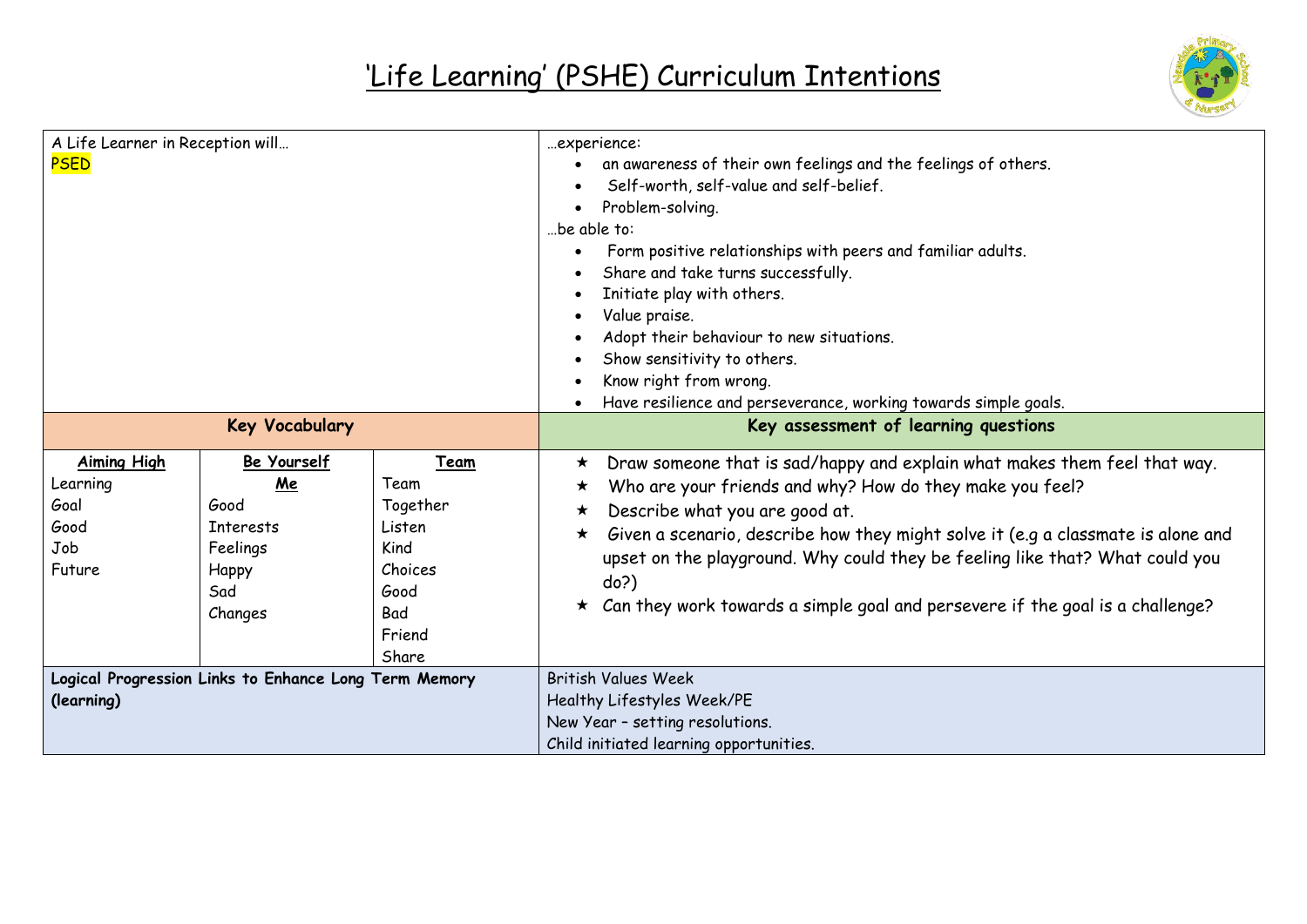

| A Life Learner in Year 1 will                         |                       |                      | know:<br>How much sleep they need each night<br>Why exercise is good for them<br>What is safe to eat and drink<br>How to keep their bodies safe (The Pants Rule)<br>What groups and community they belong to<br>$\bullet$<br>Facts about living in Britain including famous British people<br>Ways to save money<br>How to keep money and their belongings safe<br>be able to: |  |
|-------------------------------------------------------|-----------------------|----------------------|--------------------------------------------------------------------------------------------------------------------------------------------------------------------------------------------------------------------------------------------------------------------------------------------------------------------------------------------------------------------------------|--|
|                                                       |                       |                      | Explain how to keep their bodies healthy<br>$\bullet$<br>Share their own experiences on living in Britain<br>Look after their own belongings                                                                                                                                                                                                                                   |  |
|                                                       | <b>Key Vocabulary</b> |                      | Key assessment of learning questions                                                                                                                                                                                                                                                                                                                                           |  |
| My Body                                               | <b>Britain</b>        | <b>Money Matters</b> | $\star$ How can you look after your body?                                                                                                                                                                                                                                                                                                                                      |  |
| Body                                                  | Sleep                 | Money                |                                                                                                                                                                                                                                                                                                                                                                                |  |
| Exercise                                              | Exercise              | Spend                | Describe what living in Britain is like.<br>$\star$                                                                                                                                                                                                                                                                                                                            |  |
| Healthy                                               | Healthy               | Buy                  |                                                                                                                                                                                                                                                                                                                                                                                |  |
| Safe                                                  | Trusted               | Shops                | How can people save money?<br>$\star$                                                                                                                                                                                                                                                                                                                                          |  |
| Hygienic                                              | Proud                 | Safe                 |                                                                                                                                                                                                                                                                                                                                                                                |  |
| Germs                                                 | Neighbour             | Adverts              | Describe or draw how you can keep your belongings safe.<br>$\star$                                                                                                                                                                                                                                                                                                             |  |
| Dangerous                                             | Britain               | Save                 |                                                                                                                                                                                                                                                                                                                                                                                |  |
| Trusted<br>Similarities<br><b>Differences</b>         |                       | Belongings           |                                                                                                                                                                                                                                                                                                                                                                                |  |
| Logical Progression Links to Enhance Long Term Memory |                       |                      | RSE units                                                                                                                                                                                                                                                                                                                                                                      |  |
| (learning)                                            |                       |                      | <b>British Values Week</b>                                                                                                                                                                                                                                                                                                                                                     |  |
|                                                       |                       |                      | Maths lessons- Money                                                                                                                                                                                                                                                                                                                                                           |  |
|                                                       |                       |                      | Share Aware Week                                                                                                                                                                                                                                                                                                                                                               |  |
|                                                       |                       |                      | Healthy Lifestyles Week/PE                                                                                                                                                                                                                                                                                                                                                     |  |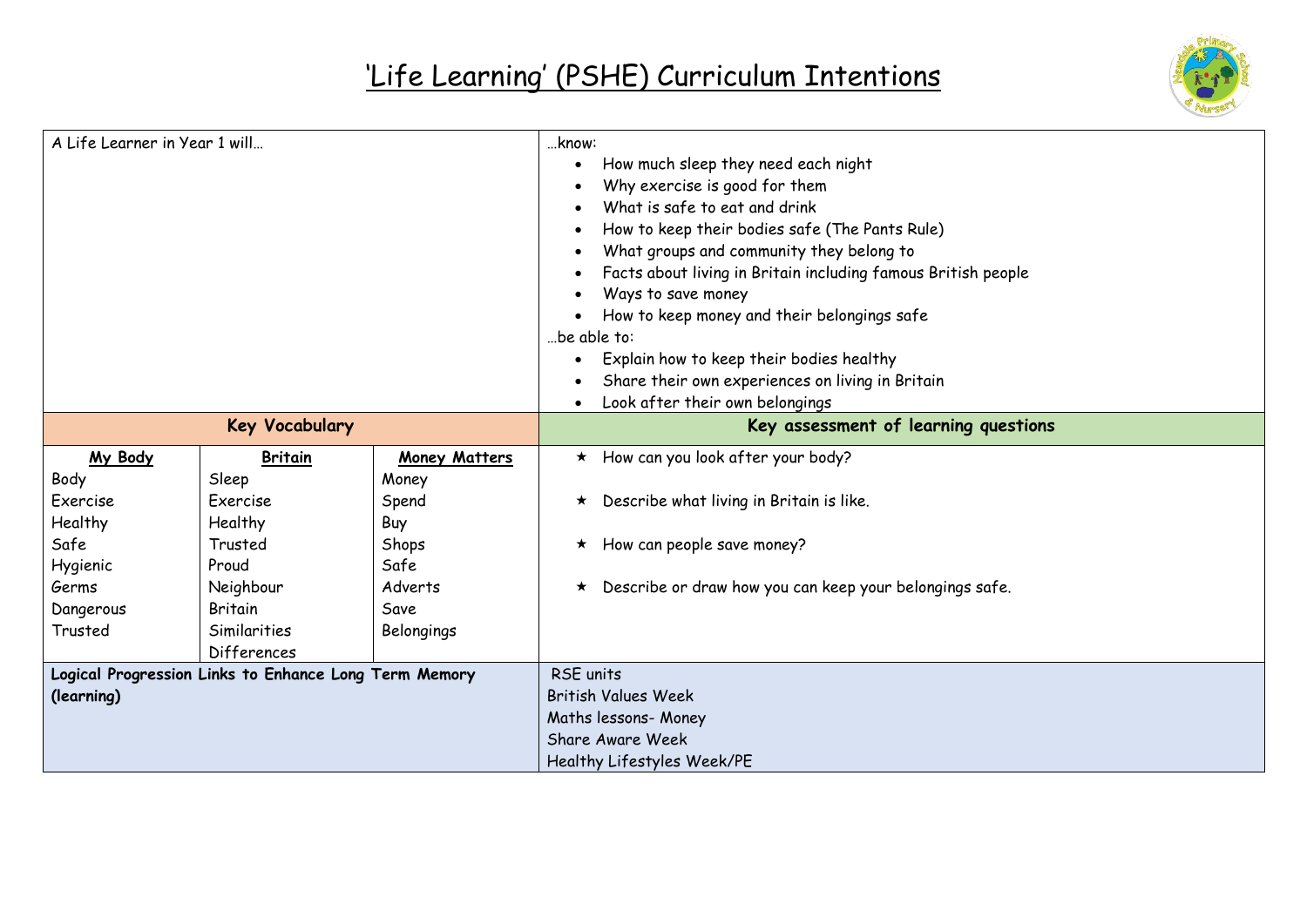

| A Life Learner in Year 2 will                         |                                    |                           | know:<br>What makes them feel happy or sad<br>٠<br>That there are consequences to their actions<br>What to do if they feel unsafe<br>What their rights are<br>What is means to be respectful<br>What fair means<br>What makes someone a good friend and family network<br>be able to:<br>Describe their emotions<br>Describe what being mindful is<br>Show respect towards others<br>Be a good friend<br>Resolve arguments<br>Show they care |
|-------------------------------------------------------|------------------------------------|---------------------------|----------------------------------------------------------------------------------------------------------------------------------------------------------------------------------------------------------------------------------------------------------------------------------------------------------------------------------------------------------------------------------------------------------------------------------------------|
|                                                       | <b>Key Vocabulary</b>              |                           | Key assessment of learning questions                                                                                                                                                                                                                                                                                                                                                                                                         |
| Think Positive<br>Feelings                            | <b>Respecting Rights</b><br>Rights | VIP<br>Families           | * Draw a time which made you feel sad/happy                                                                                                                                                                                                                                                                                                                                                                                                  |
| Emotions<br>Choice                                    | People<br>Safe                     | Friend<br>Argument        | Describe what would happen if you broke a rule<br>$\star$                                                                                                                                                                                                                                                                                                                                                                                    |
| Goals<br>Achievements                                 | Fair<br>Protect                    | Care<br>Positive          | Draw and label what a good friend looks and sounds like<br>$\star$                                                                                                                                                                                                                                                                                                                                                                           |
| Positive                                              | Respect                            | <b>Network</b>            | $\star$ Give me an example when you have shown respect                                                                                                                                                                                                                                                                                                                                                                                       |
| Resolution<br>Negative<br>Consequences<br>Differences |                                    |                           |                                                                                                                                                                                                                                                                                                                                                                                                                                              |
| Consequences<br>Thankful<br>Mindset                   |                                    | Qualities<br>Co-operation |                                                                                                                                                                                                                                                                                                                                                                                                                                              |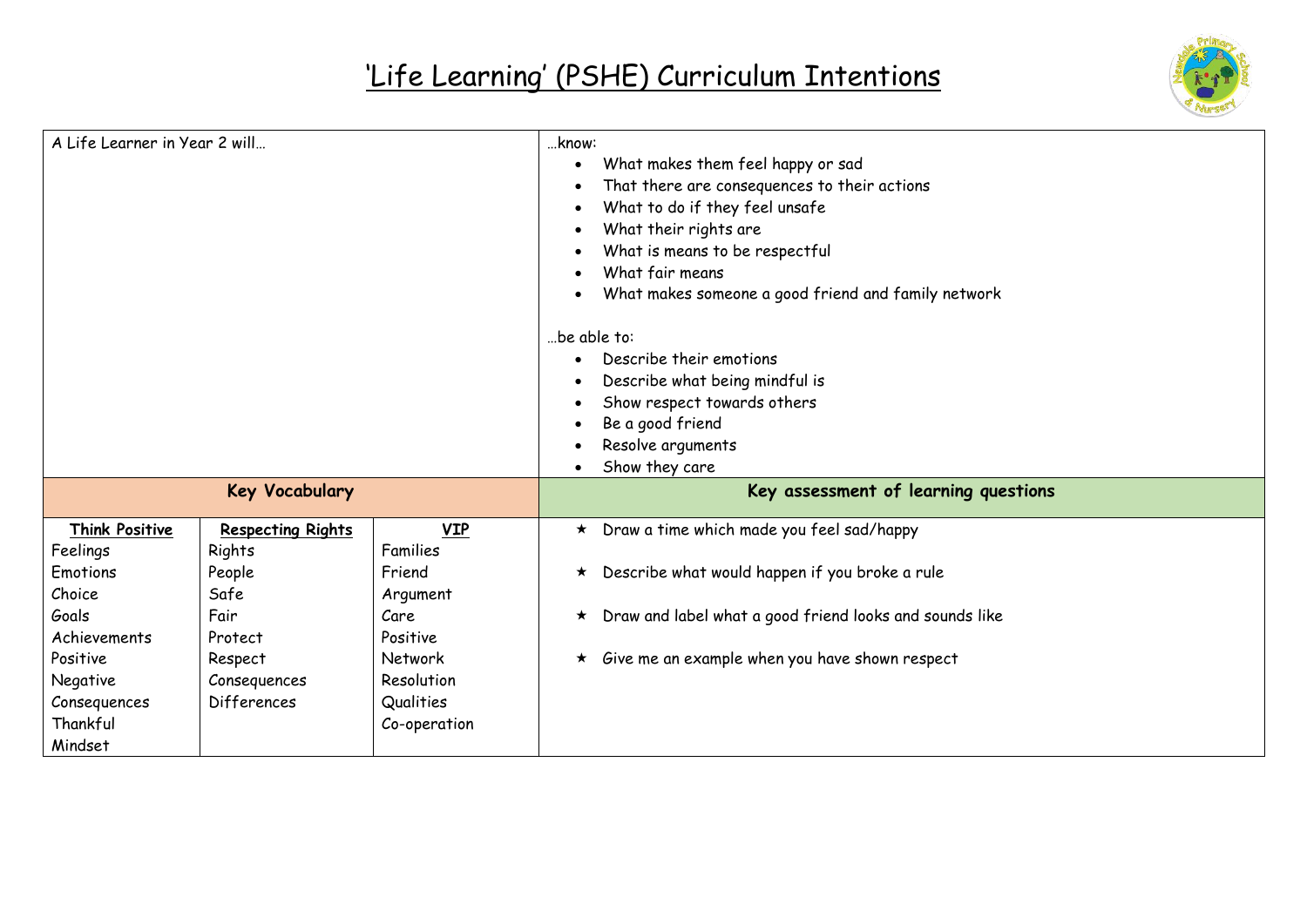

| Logical Progression Links to Enhance Long Term Memory<br>(learning) |                                                                        |                                                                | <b>RSE</b> units<br><b>British Values Week</b><br>Maths lessons- Money<br>Healthy Lifestyles Week/PE<br>Trips                                                                                                                                                                                                                                                                                                                                                                                                                                                                                                                                                                                                                                                                                                                      |  |  |
|---------------------------------------------------------------------|------------------------------------------------------------------------|----------------------------------------------------------------|------------------------------------------------------------------------------------------------------------------------------------------------------------------------------------------------------------------------------------------------------------------------------------------------------------------------------------------------------------------------------------------------------------------------------------------------------------------------------------------------------------------------------------------------------------------------------------------------------------------------------------------------------------------------------------------------------------------------------------------------------------------------------------------------------------------------------------|--|--|
| A Life Learner in Year 3 will                                       |                                                                        |                                                                | know:<br>Achievements in their life which they are proud of<br>How to express themselves through facial expressions and body language<br>How to makes things right after they have made a mistake<br>That is okay to make a mistake as they help them to learn and grow<br>What skills and interests are needed for different jobs<br>What a stereotype is and the importance of challenging them.<br>What it's like to live in Britain<br>What a diverse society looks like<br>The importance of democracy, liberty, rules and laws<br>What an ambassador looks like/behaves like<br>be able to:<br>Share their achievements<br>Show how they feel through facial expressions and body language<br>Respond positively to their mistakes<br>Follow school rules<br>Describe what a diverse society looks like<br>Represent Newdale |  |  |
| <b>Key Vocabulary</b>                                               |                                                                        |                                                                | Key assessment of learning questions                                                                                                                                                                                                                                                                                                                                                                                                                                                                                                                                                                                                                                                                                                                                                                                               |  |  |
| Be Yourself<br>Achievement<br>Feelings<br>Proud<br>Mistake          | <b>Aiming High</b><br>Achievement<br>Personal<br><b>Skills</b><br>Jobs | <b>Britain</b><br><b>Britain</b><br>Democracy<br>Rules<br>Laws | What facial expressions/body language would you expect to see from someone who<br>$\star$<br>is(add emotion)<br>How have you learnt from a recent mistake?<br>$\star$                                                                                                                                                                                                                                                                                                                                                                                                                                                                                                                                                                                                                                                              |  |  |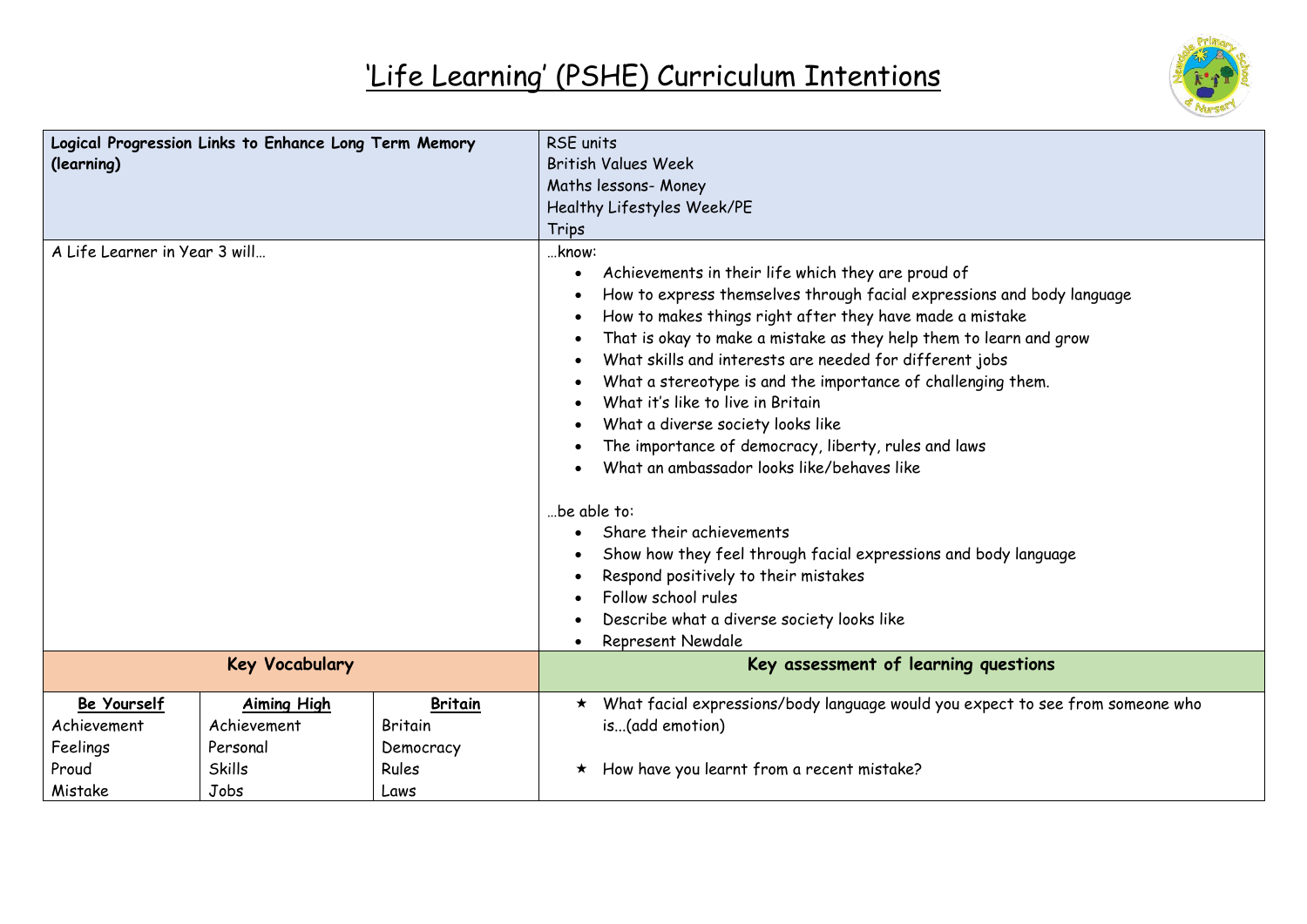

| Strengths                                             | <b>Interest</b>     | Liberty        | * Describe/draw what a diverse society looks like               |
|-------------------------------------------------------|---------------------|----------------|-----------------------------------------------------------------|
| Facial expressions<br>Future                          |                     | Diverse        |                                                                 |
| Body language                                         | <b>Attributes</b>   | Society        | $\star$ What is a stereotype and why should they be challenged? |
| Behaviour                                             | Challenge           | Multi-cultural |                                                                 |
| Assertive                                             | Stereotypes         |                | $\star$ What makes me unique? Why am I special?                 |
|                                                       | Ambitions           |                |                                                                 |
|                                                       | Can do attitude 'I  |                |                                                                 |
|                                                       | can and I will'     |                |                                                                 |
|                                                       | 'If you believe you |                |                                                                 |
|                                                       | can achieve'        |                |                                                                 |
| Logical Progression Links to Enhance Long Term Memory |                     |                | School Parliament opportunities                                 |
| (learning)                                            |                     |                | <b>RSE</b> units                                                |
|                                                       |                     |                | <b>British Values Week</b>                                      |
| A Life Learner in Year 4 will                         |                     |                | know:                                                           |
|                                                       |                     |                | What peer pressure is                                           |
|                                                       |                     |                | When to seek help in a risky situation                          |
|                                                       |                     |                | How cigarettes, drugs and alcohol can affect the body           |
|                                                       |                     |                | How to act safely online                                        |
|                                                       |                     |                | That having a positive attitude is good for our mental health   |
|                                                       |                     |                | Strategies to cope with uncomfortable emotions                  |
|                                                       |                     |                | How our attitudes impact new friendships being made             |
|                                                       |                     |                | be able to:                                                     |
|                                                       |                     |                | Give an example of peer pressure                                |
|                                                       |                     |                | Know how to react in a risky situation                          |
|                                                       |                     |                | Explain how to keep safe online                                 |
|                                                       |                     |                | Display a positive attitude towards school and home life        |
|                                                       |                     |                | Use strategies to cope with uncomfortable emotions              |
| <b>Key Vocabulary</b>                                 |                     |                | Key assessment of learning questions                            |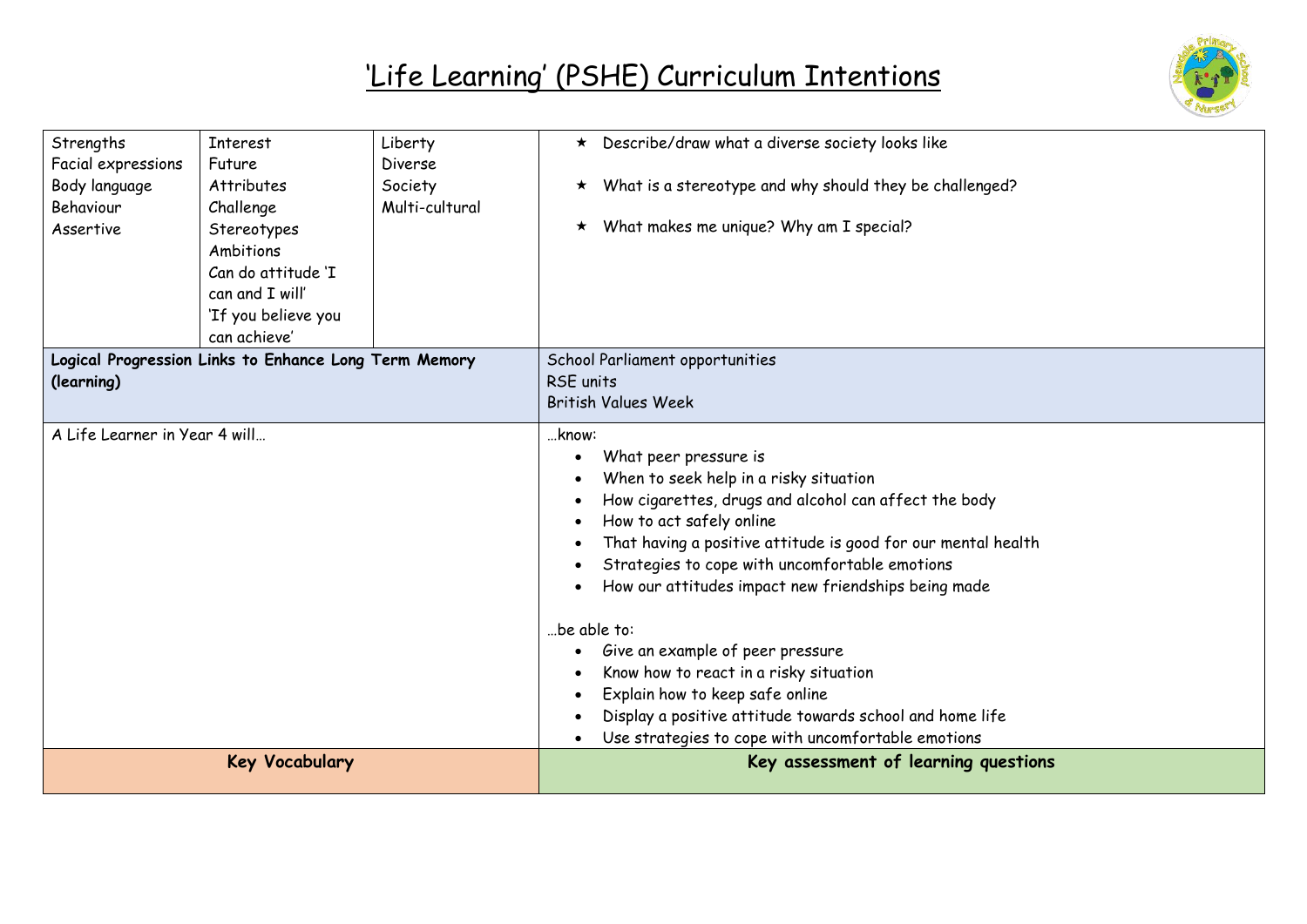

| <b>Safety First</b>                                   | <b>Think Positive</b> | <b>VIPS</b>     | $\star$ Give an example of peer pressure                                     |  |
|-------------------------------------------------------|-----------------------|-----------------|------------------------------------------------------------------------------|--|
| Dare                                                  | Emotions              | Attitude        |                                                                              |  |
| Safety                                                | Positive              | Friendships     | $\star$ Explain how you would seek help in a risky situation                 |  |
| Healthy                                               | Negative              | Resolution      |                                                                              |  |
| Emergency                                             | Thoughts              | Friend          | $\star$ Describe the effects of cigarettes, drugs and alcohol on the body    |  |
| Dangers                                               | Characteristics       | Personalities   |                                                                              |  |
| Risky                                                 | Attitude              | Healthy         | What strategies could you use to cope with uncomfortable emotions<br>$\star$ |  |
| Drugs                                                 | Mental health         | Loyal           |                                                                              |  |
| Cigarettes                                            | Mindfulness           | <b>Bullying</b> |                                                                              |  |
| Alcohol                                               | Attitude              |                 |                                                                              |  |
| Cyberbullying                                         | Puberty               |                 |                                                                              |  |
| Precautions                                           |                       |                 |                                                                              |  |
|                                                       |                       |                 |                                                                              |  |
| Logical Progression Links to Enhance Long Term Memory |                       |                 | RSE units                                                                    |  |
| (learning)                                            |                       |                 | <b>British Values Week</b>                                                   |  |
|                                                       |                       |                 | Healthy Lifestyles Week/PE                                                   |  |
|                                                       |                       |                 | Share Aware Week                                                             |  |
| A Life Learner in Year 5 will                         |                       |                 | know:                                                                        |  |
|                                                       |                       |                 | What a financial risk is                                                     |  |
|                                                       |                       |                 | What value for money means                                                   |  |
|                                                       |                       |                 | The meaning of the key terms: interest and tax<br>$\bullet$                  |  |
|                                                       |                       |                 | How and why laws are made                                                    |  |
|                                                       |                       |                 | The role of local and national government                                    |  |
|                                                       |                       |                 | A range of faiths and ethnicities in Britain                                 |  |
|                                                       |                       |                 | The importance of looking after our bodies                                   |  |
|                                                       |                       |                 | How to lead a balanced lifestyle                                             |  |
|                                                       |                       |                 | Cigarettes, drugs and alcohol harm our bodies                                |  |
|                                                       |                       |                 | be able to:                                                                  |  |
|                                                       |                       |                 | Explain what value for money means                                           |  |
|                                                       |                       |                 | Explain how laws are made                                                    |  |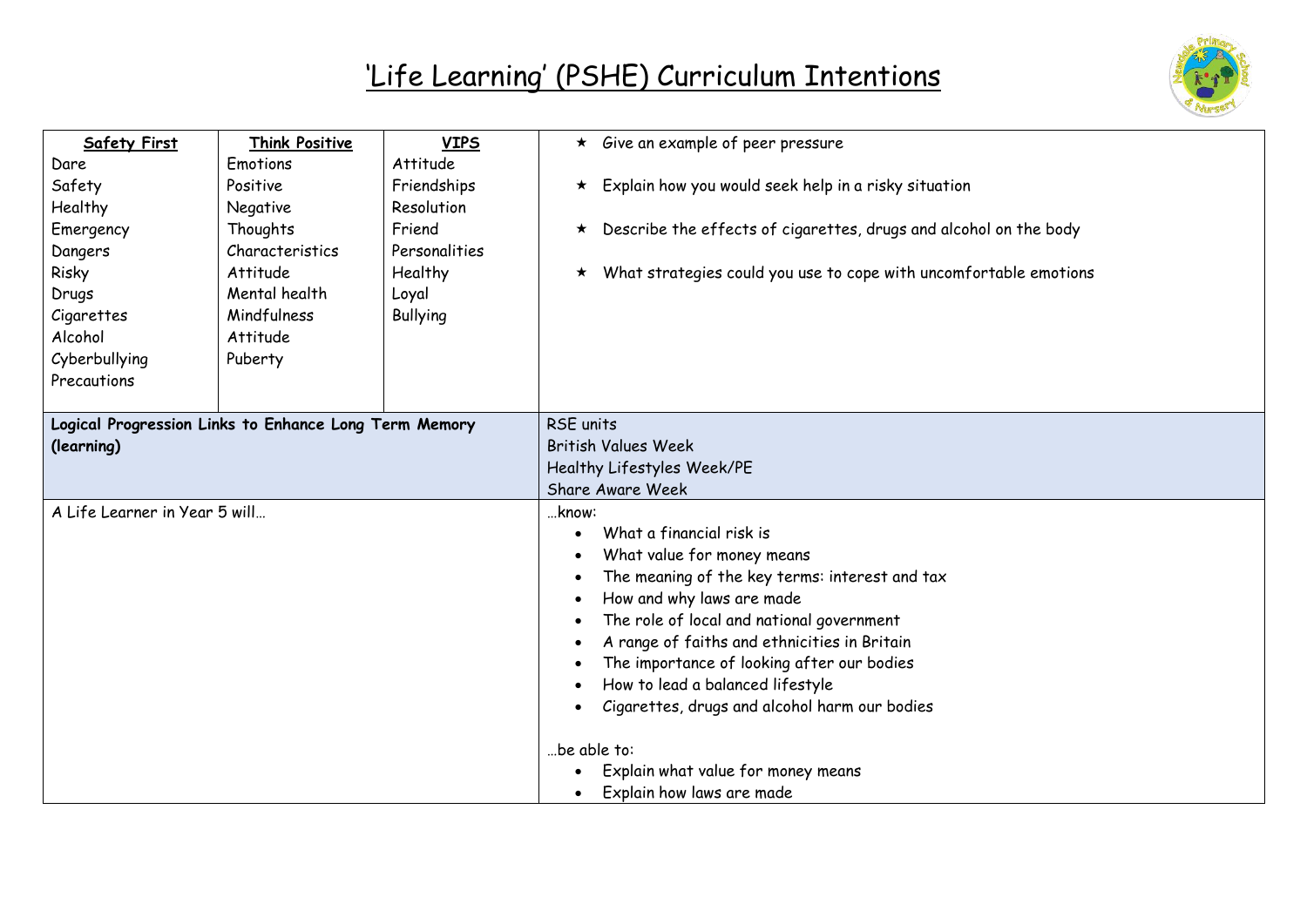

|                                                                                                      |                                                                                                             |                                                                                          | Describe faiths and ethnicities in Britain<br>Explain how to look after our bodies and lead a balanced lifestyle                                                                                                                                      |
|------------------------------------------------------------------------------------------------------|-------------------------------------------------------------------------------------------------------------|------------------------------------------------------------------------------------------|-------------------------------------------------------------------------------------------------------------------------------------------------------------------------------------------------------------------------------------------------------|
|                                                                                                      | <b>Key Vocabulary</b>                                                                                       |                                                                                          | Key assessment of learning questions                                                                                                                                                                                                                  |
| <b>Money Matters</b><br>Money<br>Financial<br>Risk<br>Advertisers<br>Value<br><b>Interest</b><br>Tax | <b>Britain</b><br><b>Britain</b><br>Faiths<br><b>Ethnicities</b><br>Laws<br>Government<br>Local<br>National | It's My Body<br>Physical<br>Changes<br>Puberty<br>Drugs<br>Tobacco<br>Alcohol<br>Choices | $\star$ Describe a 'financial risk'<br>$\star$ Give advice to someone about how to look after their money<br>$\star$ Recognise that retailers try to influence customers<br>$\star$ Give an example of a law. Describe the process of how it was made |
| Consumer<br>Products<br>Budget<br>Debt<br>Retailers<br>Advertising<br>persuasion                     | Charities<br>Voluntary<br>Community<br>Respect<br>democracy                                                 | Health<br>Benefit<br>Balanced<br>Lifestyle<br>Pressure                                   | Explain ways to look after your body<br>$\star$                                                                                                                                                                                                       |
| Logical Progression Links to Enhance Long Term Memory<br>(learning)                                  |                                                                                                             |                                                                                          | RSE/Science units<br>Annual visit to The Houses of Parliament<br>Democracy link to USA geography unit<br>Mini crucial crew<br>Maths-money<br><b>British Values Week</b>                                                                               |
| A Life Learner in Year 6 will                                                                        |                                                                                                             |                                                                                          | know:<br>What a global citizen is<br>What global warming is<br>How human energy use can harm the environment                                                                                                                                          |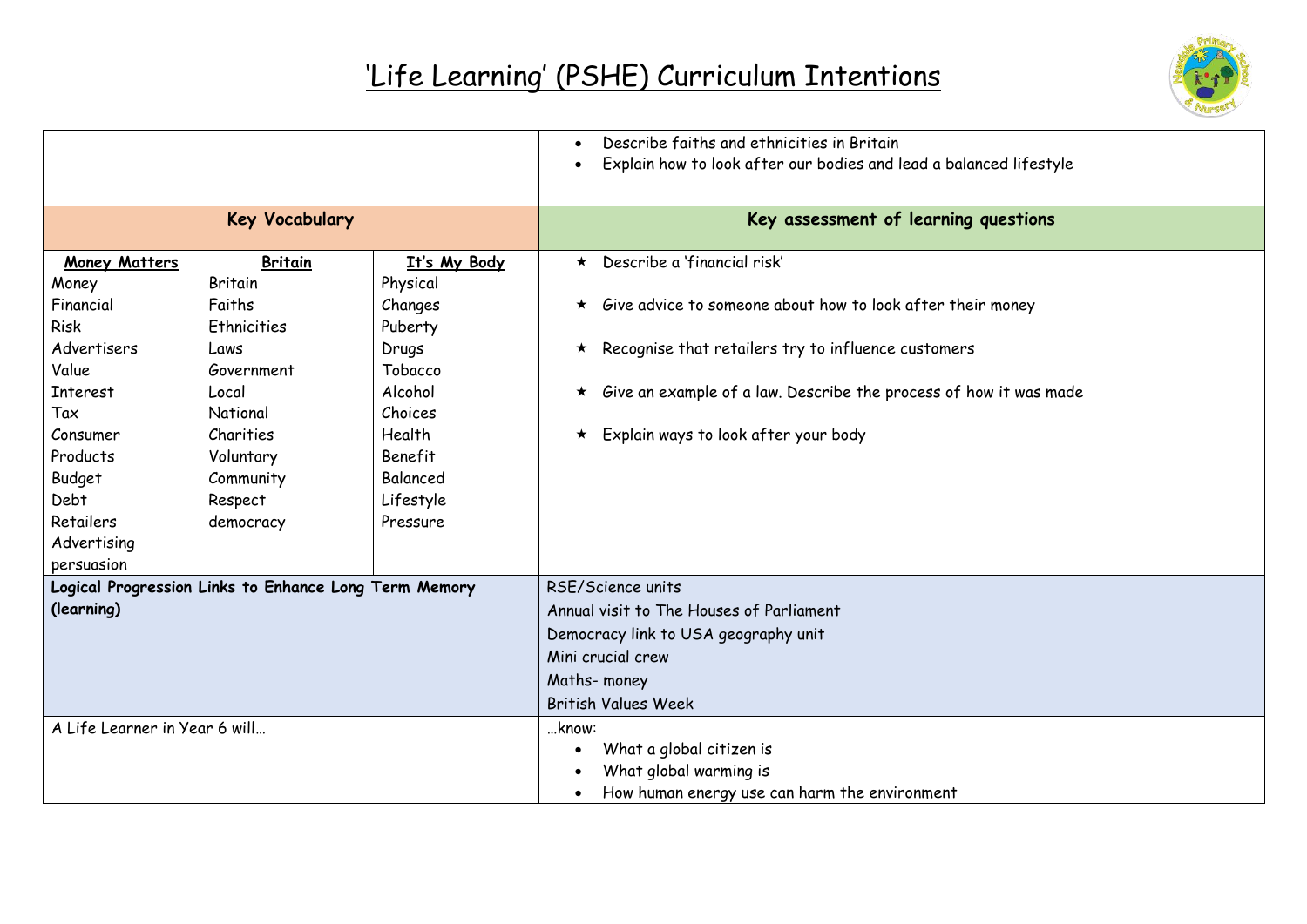

| <b>Key Vocabulary</b>                                     |                      | How to keep themselves safe, especially online<br>What to do in an emergency<br>How to look after their bodies during puberty<br>That there are different sexual orientations<br>How babies are made and born<br>be able to:<br>Make choices which benefit their environment e.g. recycling<br>Assess a situation for the level of risk<br>Appreciate what being responsible means<br>Keep themselves and their information safe online<br>Share examples of how to look after their bodies<br>Show respect and tolerance towards different people no matter their sexual orientation<br>Explain what LGBT stands for<br>Describe the process of conception to birth and the needs of the foetus<br>Key assessment of learning questions |
|-----------------------------------------------------------|----------------------|------------------------------------------------------------------------------------------------------------------------------------------------------------------------------------------------------------------------------------------------------------------------------------------------------------------------------------------------------------------------------------------------------------------------------------------------------------------------------------------------------------------------------------------------------------------------------------------------------------------------------------------------------------------------------------------------------------------------------------------|
| One World<br><b>Safety First</b>                          | <b>Growing Up</b>    | $\star$ Describe what a global citizen might look like                                                                                                                                                                                                                                                                                                                                                                                                                                                                                                                                                                                                                                                                                   |
| Global warming<br>Peer pressure<br>Responsible<br>Citizen | Puberty<br>Changes   | $\star$ Explain what global warming is and how human energy use can harm the environment                                                                                                                                                                                                                                                                                                                                                                                                                                                                                                                                                                                                                                                 |
| Environment<br>emergency                                  | Physical             |                                                                                                                                                                                                                                                                                                                                                                                                                                                                                                                                                                                                                                                                                                                                          |
| Biodiversity<br>Dangers                                   | Emotional            | Give an emergency scenario- how would you respond?<br>$\star$                                                                                                                                                                                                                                                                                                                                                                                                                                                                                                                                                                                                                                                                            |
| Consequences<br>Illegal                                   | Relationships        |                                                                                                                                                                                                                                                                                                                                                                                                                                                                                                                                                                                                                                                                                                                                          |
| Responsible<br>Legal                                      | Conceived            | * Explain how to look after your body during puberty                                                                                                                                                                                                                                                                                                                                                                                                                                                                                                                                                                                                                                                                                     |
| Sustainability<br>Drugs                                   | Reproduction         |                                                                                                                                                                                                                                                                                                                                                                                                                                                                                                                                                                                                                                                                                                                                          |
| Addiction                                                 | Gender               | Describe the process of conception to birth and the needs of the foetus<br>$\star$                                                                                                                                                                                                                                                                                                                                                                                                                                                                                                                                                                                                                                                       |
| Alcohol                                                   | Sexual orientation   |                                                                                                                                                                                                                                                                                                                                                                                                                                                                                                                                                                                                                                                                                                                                          |
| Solvents<br>Cyberbullying                                 | Conception<br>Foetus | * Give advice to a person on how to show respect and tolerance towards differences e.g.<br>different sexual orientation etc.                                                                                                                                                                                                                                                                                                                                                                                                                                                                                                                                                                                                             |
|                                                           |                      |                                                                                                                                                                                                                                                                                                                                                                                                                                                                                                                                                                                                                                                                                                                                          |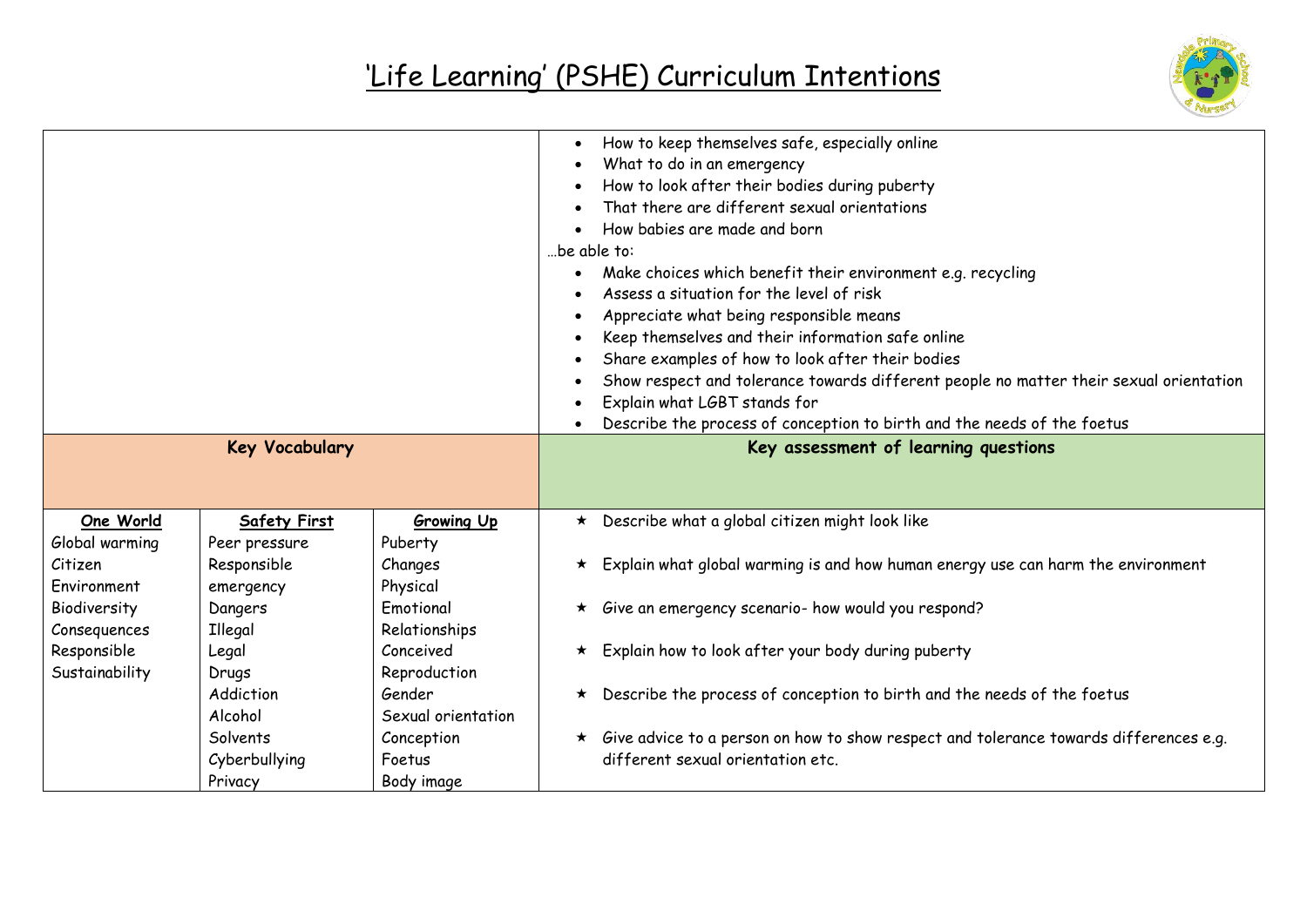

|            |                                                       | (See RSE intent<br>statements for<br>further vocabulary) |                            |
|------------|-------------------------------------------------------|----------------------------------------------------------|----------------------------|
|            | Logical Progression Links to Enhance Long Term Memory |                                                          | RSE/Science units          |
| (learning) |                                                       |                                                          | Crucial crew               |
|            |                                                       |                                                          | STAR Programme             |
|            |                                                       |                                                          | Share Aware Week           |
|            |                                                       |                                                          | <b>British Values Week</b> |

| <b>End of Key Stage Curriculum Intent Statement</b> |               |               |  |
|-----------------------------------------------------|---------------|---------------|--|
| Early Years                                         | Key Stage One | Key Stage Two |  |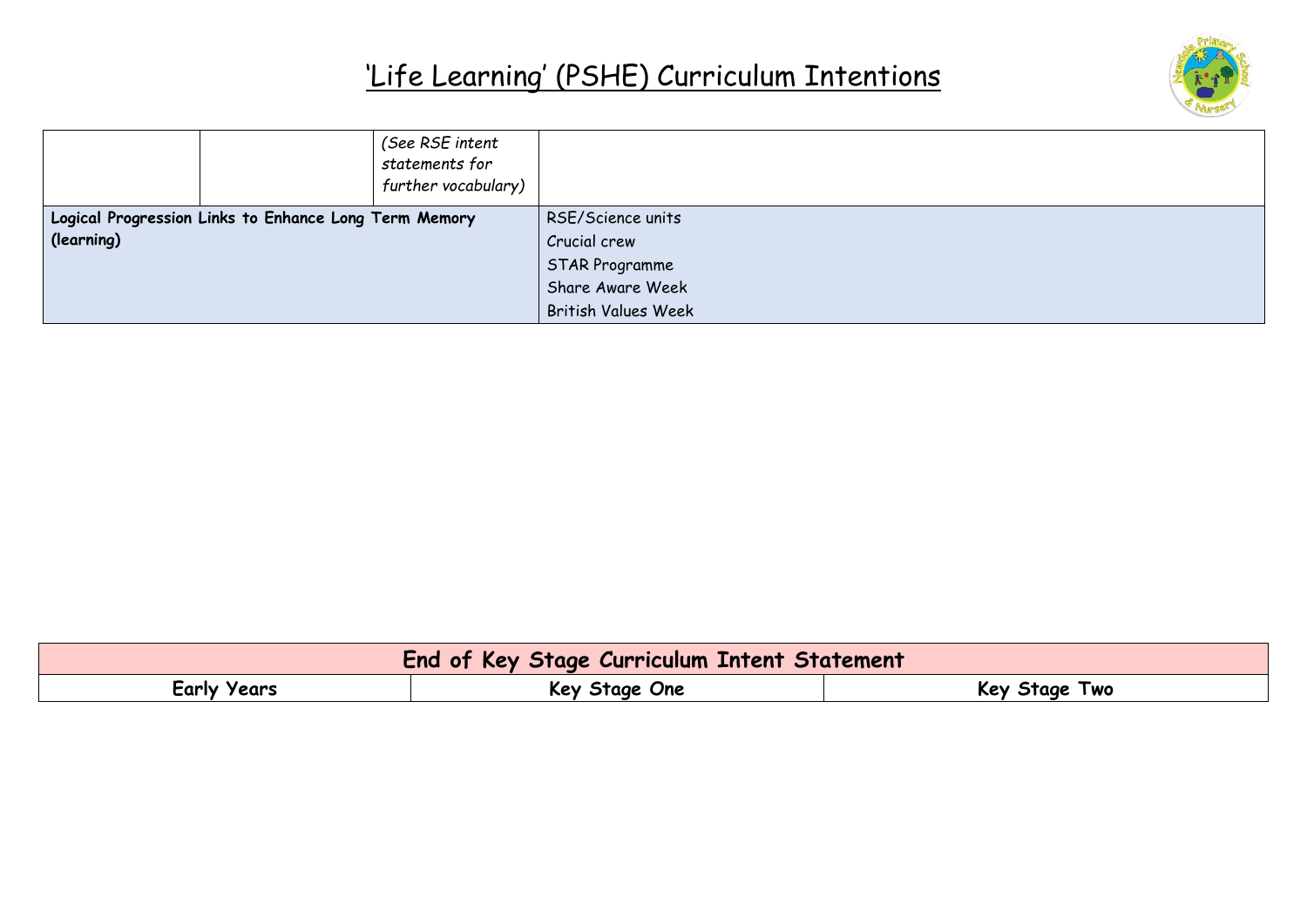

| A Life Learner by the end of Early Years                                                                                                                                                                                                                                                                                                                                       | A Life Learner by the end of Key Stage One                                                                                                                                                                                                                                                                                                        | A Life Learner by the end of Key Stage Two will                                                                                                                                                                                                                                                                                                                                                                        |
|--------------------------------------------------------------------------------------------------------------------------------------------------------------------------------------------------------------------------------------------------------------------------------------------------------------------------------------------------------------------------------|---------------------------------------------------------------------------------------------------------------------------------------------------------------------------------------------------------------------------------------------------------------------------------------------------------------------------------------------------|------------------------------------------------------------------------------------------------------------------------------------------------------------------------------------------------------------------------------------------------------------------------------------------------------------------------------------------------------------------------------------------------------------------------|
| will                                                                                                                                                                                                                                                                                                                                                                           | will                                                                                                                                                                                                                                                                                                                                              |                                                                                                                                                                                                                                                                                                                                                                                                                        |
| experience:<br>Forming a friendship with another child.<br>That their actions and words have an<br>impact on other's feelings.<br>An awareness of their own feelings and<br>the feelings of others.<br>Self-worth, self-value and self-belief.<br>Problem-solving.                                                                                                             | know:<br>How much sleep they need each night<br>$\bullet$<br>Why exercise is good for them<br>What is safe to eat and drink<br>How to keep their bodies safe<br>$\bullet$<br>What groups and community they belong to<br>$\bullet$<br>Facts about living in Britain including famous<br>British people<br>Ways to save money                      | know:<br>How to keep themselves safe including online<br>$\bullet$<br>How the country is run including rules, laws and<br>democracy<br>How to keep their bodies healthy especially as<br>$\bullet$<br>they grow and become more independent<br>How to respond to a risky situation<br>How to keep money safe and spend wisely<br>Strategies for having a healthy mindset<br>What a stereotype is and the importance of |
| be able to:<br>Show affection and concern for people<br>$\bullet$<br>who are special to them. Play<br>cooperatively with a familiar adult<br>Demonstrate friendly behaviour.<br>Initiate play and offer peers to join<br>them.<br>Begin to accept the needs of others.<br>Form positive relationships with peers<br>and familiar adults.<br>Share and take turns successfully. | How to keep money and their belongings safe<br>What makes them feel happy or sad<br>$\bullet$<br>That there are consequences to their actions<br>What to do if they feel unsafe<br>$\bullet$<br>What their rights are<br>$\bullet$<br>What is means to be respectful<br>What fair means<br>What makes someone a good friend and family<br>network | challenging it<br>The importance of showing respect and tolerance<br>to everyone in society<br>What it's like to live in Britain<br>Different interests and skills needed for<br>different jobs<br>How to learn from their mistakes<br>The importance of expressing their emotions<br>How babies are made and born<br>How to be a good global citizen<br>The meaning of LGBT                                           |
| Initiate play with others.<br>Value praise.<br>Adopt their behaviour to new situations.                                                                                                                                                                                                                                                                                        | be able to:<br>Explain how to keep their bodies healthy<br>Share their own experiences on living in<br><b>Britain</b><br>Look after their own belongings<br>Describe their emotions<br>Describe what being mindful is<br>Show respect towards others                                                                                              | be able to:<br>Share their achievements<br>Show how they feel through facial expressions and<br>body language<br>Respond positively to their mistakes<br>Follow school rules<br>Describe what a diverse society looks like                                                                                                                                                                                             |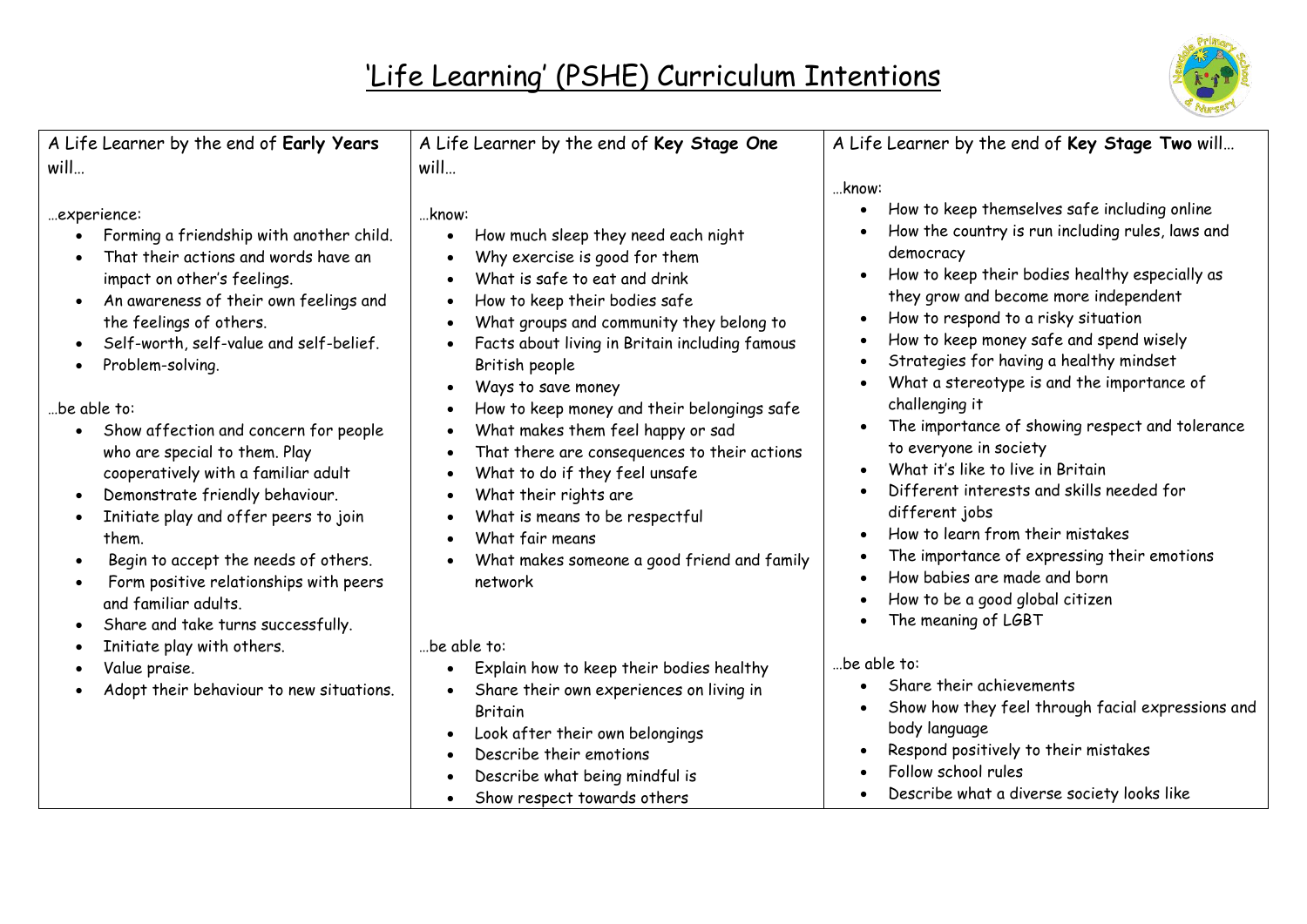

| Be a good friend<br>$\bullet$ | Give an example of peer pressure<br>$\bullet$                                      |
|-------------------------------|------------------------------------------------------------------------------------|
| Resolve arguments             | Know how to react in a risky situation<br>$\bullet$                                |
| Show they care                | Explain how to keep safe online<br>$\bullet$                                       |
|                               | Display a positive attitude towards school and<br>$\bullet$<br>home life           |
|                               | Use strategies to cope with uncomfortable<br>$\bullet$<br>emotions                 |
|                               | Explain what value for money means<br>$\bullet$                                    |
|                               | Explain how laws are made<br>$\bullet$                                             |
|                               | Describe faiths and ethnicities in Britain<br>$\bullet$                            |
|                               | Explain how to look after our bodies and lead a<br>$\bullet$<br>balanced lifestyle |
|                               | Make choices which benefit their environment e.g.<br>$\bullet$<br>recycling        |
|                               | Assess a situation for the level of risk<br>$\bullet$                              |
|                               | Appreciate what being responsible means<br>$\bullet$                               |
|                               | Keep themselves and their information safe online<br>٠                             |
|                               | Share examples of how to look after their bodies<br>$\bullet$                      |
|                               | Show respect and tolerance towards different<br>$\bullet$                          |
|                               | people no matter their sexual orientation                                          |
|                               | Describe the process of conception to birth and<br>$\bullet$                       |
|                               | the needs of the foetus                                                            |

**End of Primary School Curriculum Intent Statement/School Ready for Key Stage Three**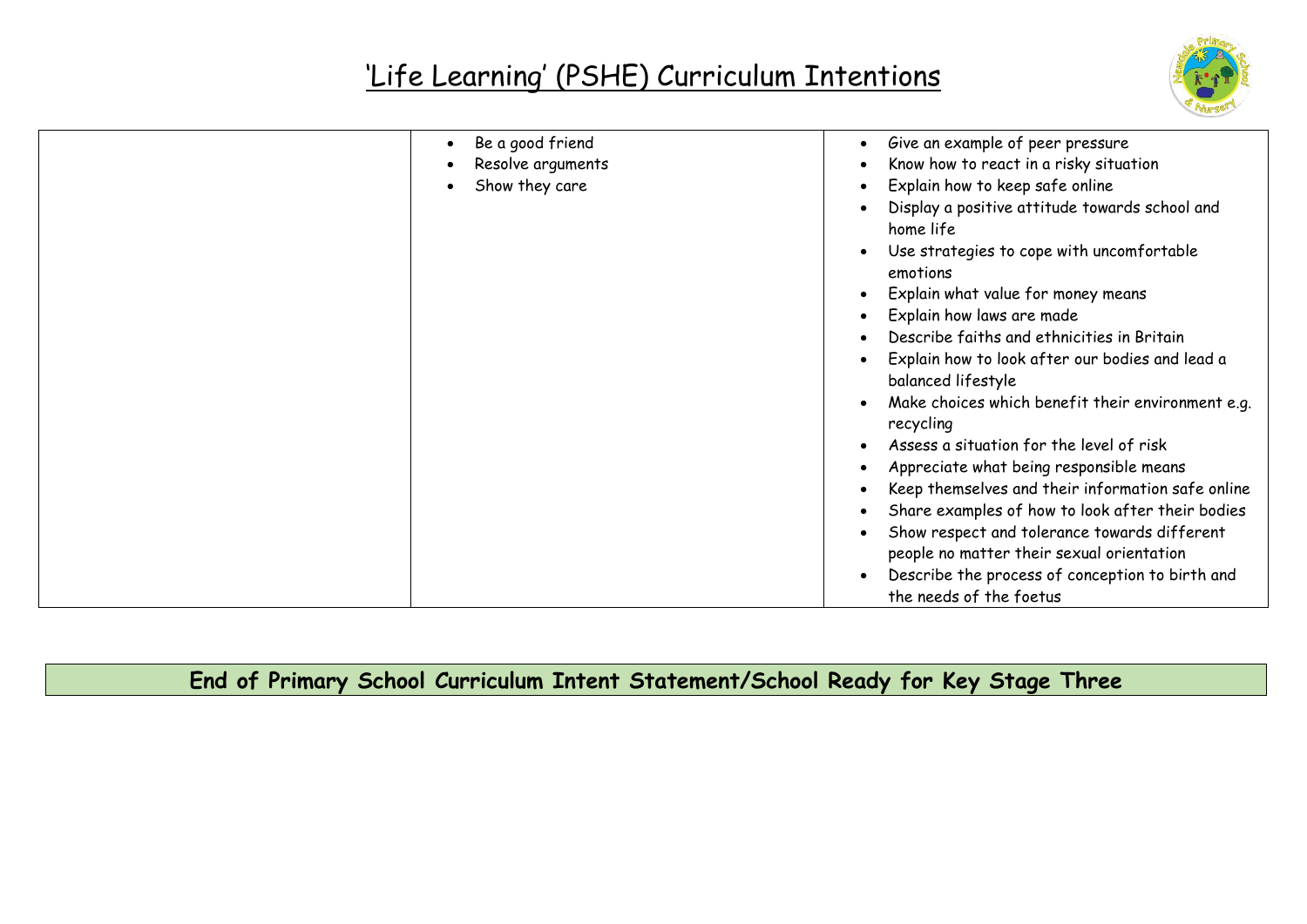#### …know:

- The difference between right and wrong and readily apply this understanding in their lives.
- The consequences of their behaviour and actions.
- The importance of having a positive mindset (showing resilience and perseverance).
- That the rule of law protects the rights of individual citizens and is essential for their well-being and safety.
- How to show respect to other people.
- How to support and encourage others.
- How to collaborate with adults and children.
- The 5 main British Values: Democracy, Individual Liberty, The Rule of Law, Tolerance of those with different faiths and cultures and Mutual Respect
- How the UK is run including the elections.
- How to keep themselves safe in their everyday life including online
- 'The Pants Rule' for keeping their private parts private
- That LGBT stands for Lesbian, Gay, Bisexual and Transgender
- Different forms of bullying including cyberbully and homophobic bullying.
- The diversity of different families e.g. same-sex parents.
- How people have been treated in the past due to being different
- The importance of celebrating differences
- How to interact appropriately with other people including personal space and manners (social norms)
- How to look after their bodies and keep them safe
- The importance of looking after money
- The importance of being a good global citizen and helping to care for our world.

…be able to:

• Show resilience and perseverance.